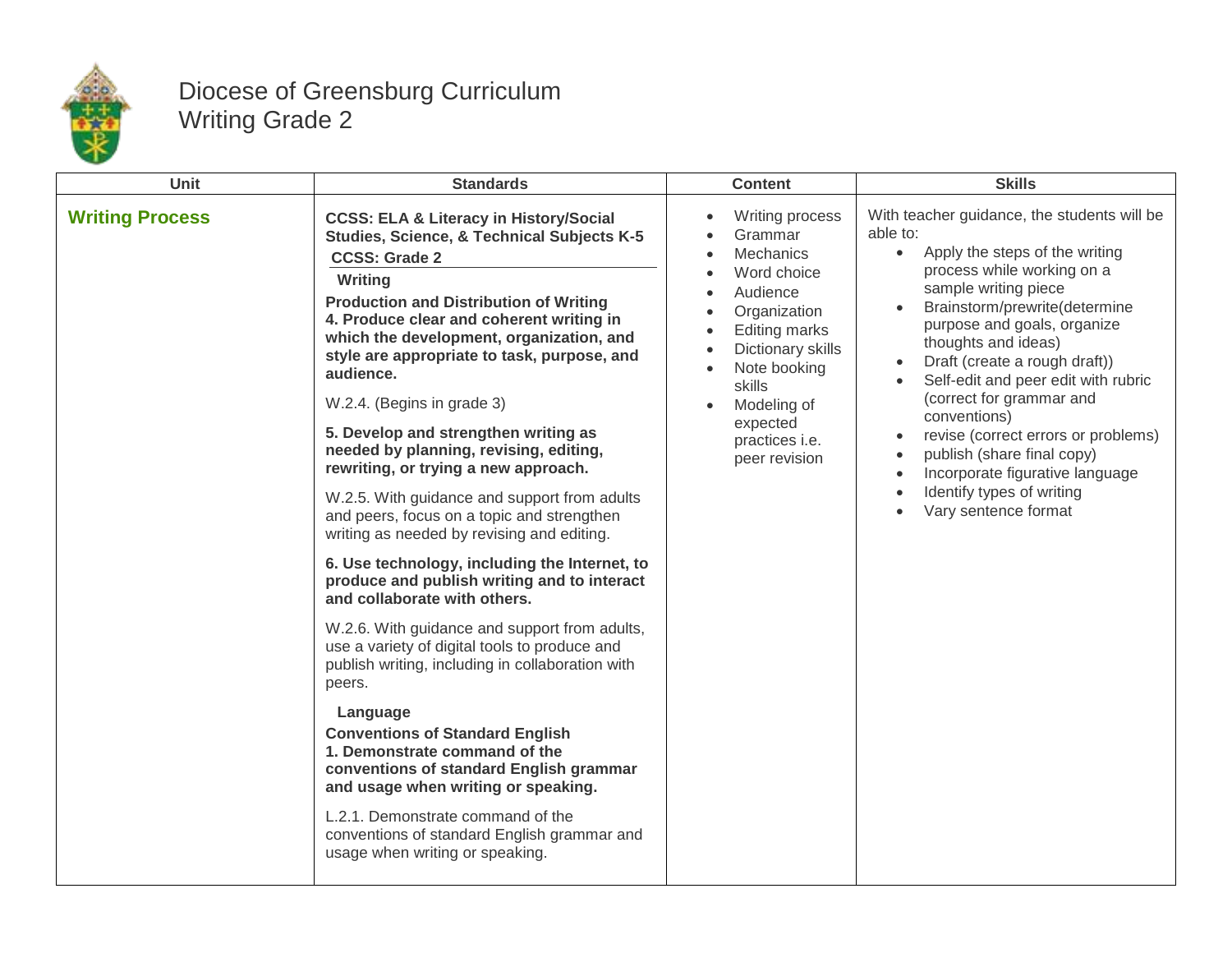| Unit | <b>Standards</b>                                                                                                                                                                                                                                                  | <b>Content</b> | <b>Skills</b> |
|------|-------------------------------------------------------------------------------------------------------------------------------------------------------------------------------------------------------------------------------------------------------------------|----------------|---------------|
|      | 2. Demonstrate command of the<br>conventions of standard English<br>capitalization, punctuation, and spelling<br>when writing.                                                                                                                                    |                |               |
|      | L.2.2. Demonstrate command of the<br>conventions of standard English capitalization,<br>punctuation, and spelling when writing.                                                                                                                                   |                |               |
|      | <b>Knowledge of Language</b><br>3. Apply knowledge of language to<br>understand how language functions in<br>different contexts, to make effective choices<br>for meaning or style, and to comprehend<br>more fully when reading or listening.                    |                |               |
|      | L.2.3. Use knowledge of language and its<br>conventions when writing, speaking, reading, or<br>listening.                                                                                                                                                         |                |               |
|      | PA: Learning Standards for Early Childhood<br>K-2 (2016)<br>PA: Grade 2                                                                                                                                                                                           |                |               |
|      | <b>Language and Literacy Development</b>                                                                                                                                                                                                                          |                |               |
|      | 1.4 Writing                                                                                                                                                                                                                                                       |                |               |
|      | T. Production and Distribution of Writing -<br><b>Writing Process</b><br>1.4 2.T With guidance and support from adults<br>and peers, focus on a topic, and strengthen<br>writing as needed by revising and editing                                                |                |               |
|      | U. Technology and Publication<br>1.4 2.U With guidance and support, use a<br>variety of digital tools to produce and publish<br>writing, including collaboration with peers.                                                                                      |                |               |
|      | X. Range of Writing<br>1.4 2.X Write routinely over extended time<br>frames (time for research, reflection, and<br>revision) and shorter time frames (a single<br>sitting or a day or two) for a range of discipline-<br>specific tasks, purposes, and audiences. |                |               |
|      | © Copyright 2010. National Governors<br>Association Center for Best Practices and                                                                                                                                                                                 |                |               |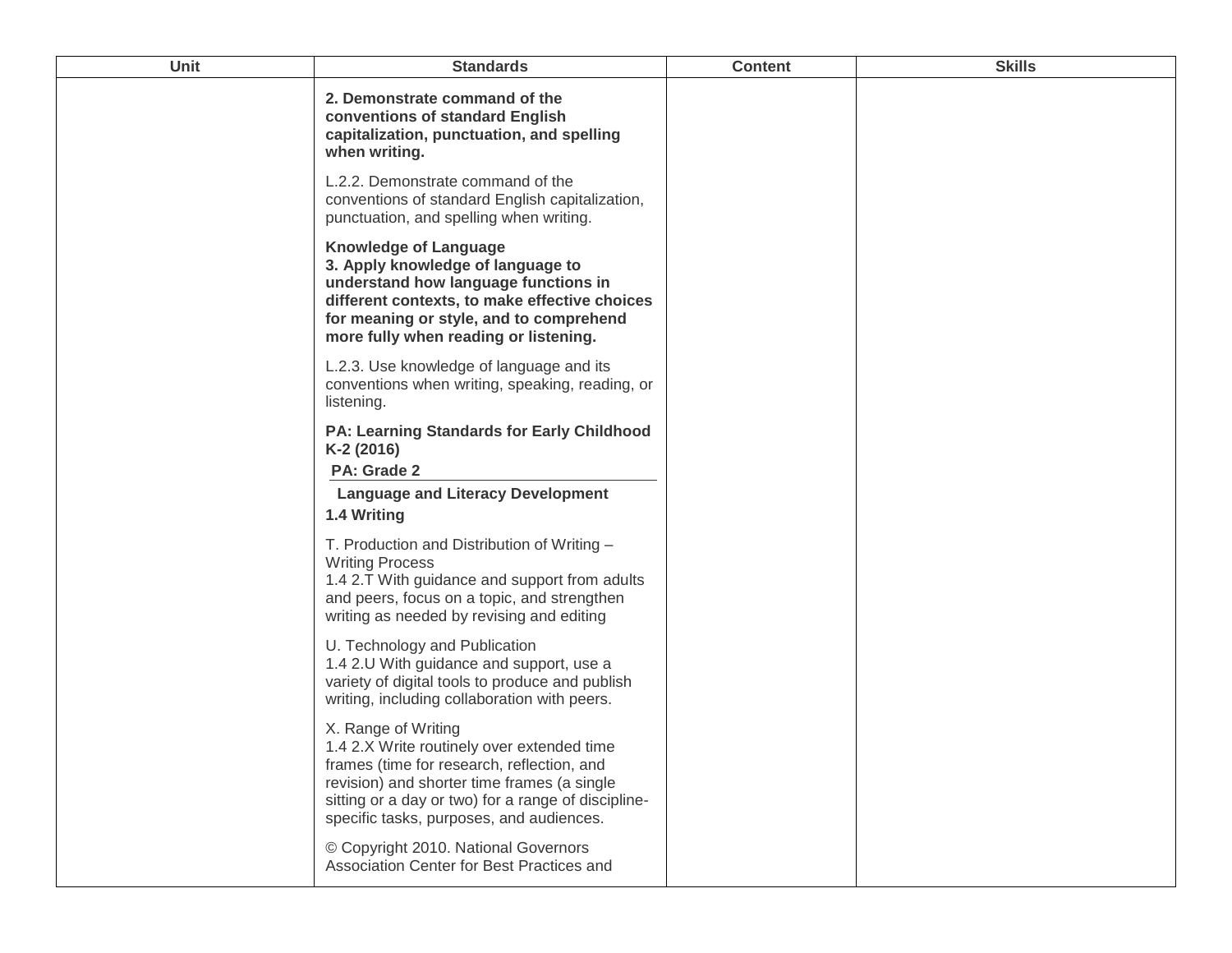| Unit                   | <b>Standards</b>                                                                                                                                                                                                                                                                                                                                                                                                                                                                                                                                                                                                                                                                                                                                                                                                                                                                                                                                                                                                                                                                                                                                                                                | <b>Content</b>                                                                                                                                                                                                                                             | <b>Skills</b>                                                                                                                                                                                                                                                                                                                                                                                                                                                                                                                                                                                                        |
|------------------------|-------------------------------------------------------------------------------------------------------------------------------------------------------------------------------------------------------------------------------------------------------------------------------------------------------------------------------------------------------------------------------------------------------------------------------------------------------------------------------------------------------------------------------------------------------------------------------------------------------------------------------------------------------------------------------------------------------------------------------------------------------------------------------------------------------------------------------------------------------------------------------------------------------------------------------------------------------------------------------------------------------------------------------------------------------------------------------------------------------------------------------------------------------------------------------------------------|------------------------------------------------------------------------------------------------------------------------------------------------------------------------------------------------------------------------------------------------------------|----------------------------------------------------------------------------------------------------------------------------------------------------------------------------------------------------------------------------------------------------------------------------------------------------------------------------------------------------------------------------------------------------------------------------------------------------------------------------------------------------------------------------------------------------------------------------------------------------------------------|
|                        | Council of Chief State School Officers. All rights<br>reserved.                                                                                                                                                                                                                                                                                                                                                                                                                                                                                                                                                                                                                                                                                                                                                                                                                                                                                                                                                                                                                                                                                                                                 |                                                                                                                                                                                                                                                            |                                                                                                                                                                                                                                                                                                                                                                                                                                                                                                                                                                                                                      |
| <b>Respond To Text</b> | <b>CCSS: ELA &amp; Literacy in History/Social</b><br>Studies, Science, & Technical Subjects K-5<br><b>CCSS: Grade 2</b><br>Writing<br>5. Develop and strengthen writing as<br>needed by planning, revising, editing,<br>rewriting, or trying a new approach.<br>W.2.5. With guidance and support from adults<br>and peers, focus on a topic and strengthen<br>writing as needed by revising and editing.<br>6. Use technology, including the Internet, to<br>produce and publish writing and to interact<br>and collaborate with others.<br>W.2.6. With guidance and support from adults,<br>use a variety of digital tools to produce and<br>publish writing, including in collaboration with<br>peers.<br><b>PA: Learning Standards for Early Childhood</b><br>K-2 (2016)<br>PA: Grade 2<br><b>Language and Literacy Development</b><br>1.4 Writing<br>W. Credibility, Reliability, and Validity of<br>Sources<br>1.4 2.W Recall information from experiences or<br>gather information from provided sources to<br>answer a question.<br>© Copyright 2010. National Governors<br>Association Center for Best Practices and<br>Council of Chief State School Officers. All rights<br>reserved. | Response<br>writing<br>Writing<br>Mechanics<br>Conventions of<br>standard<br>English<br>Grammar<br>Word choice<br>Voice<br><b>Transitions</b><br>Writing for the<br>Audience<br>Organization of<br>written work<br>Purpose of the<br>particular<br>writing | With teacher guidance, the students will be<br>able to:<br>Write a response to selected text<br>$\bullet$<br>Restate the question<br>$\bullet$<br>Stay on topic<br>$\bullet$<br>Write for your audience<br>$\bullet$<br>Use details to support written work<br>$\bullet$<br>Compare/contrast a topic<br>$\bullet$<br>Use cause and effect if applicable<br>$\bullet$<br>Use data and text references to<br>$\bullet$<br>enhance the writing<br>Use precise vocabulary<br>$\bullet$<br>Vary sentence format<br>Edit for grammar and conventions<br>(self-edit to rubric)<br>Revise work based on editing<br>$\bullet$ |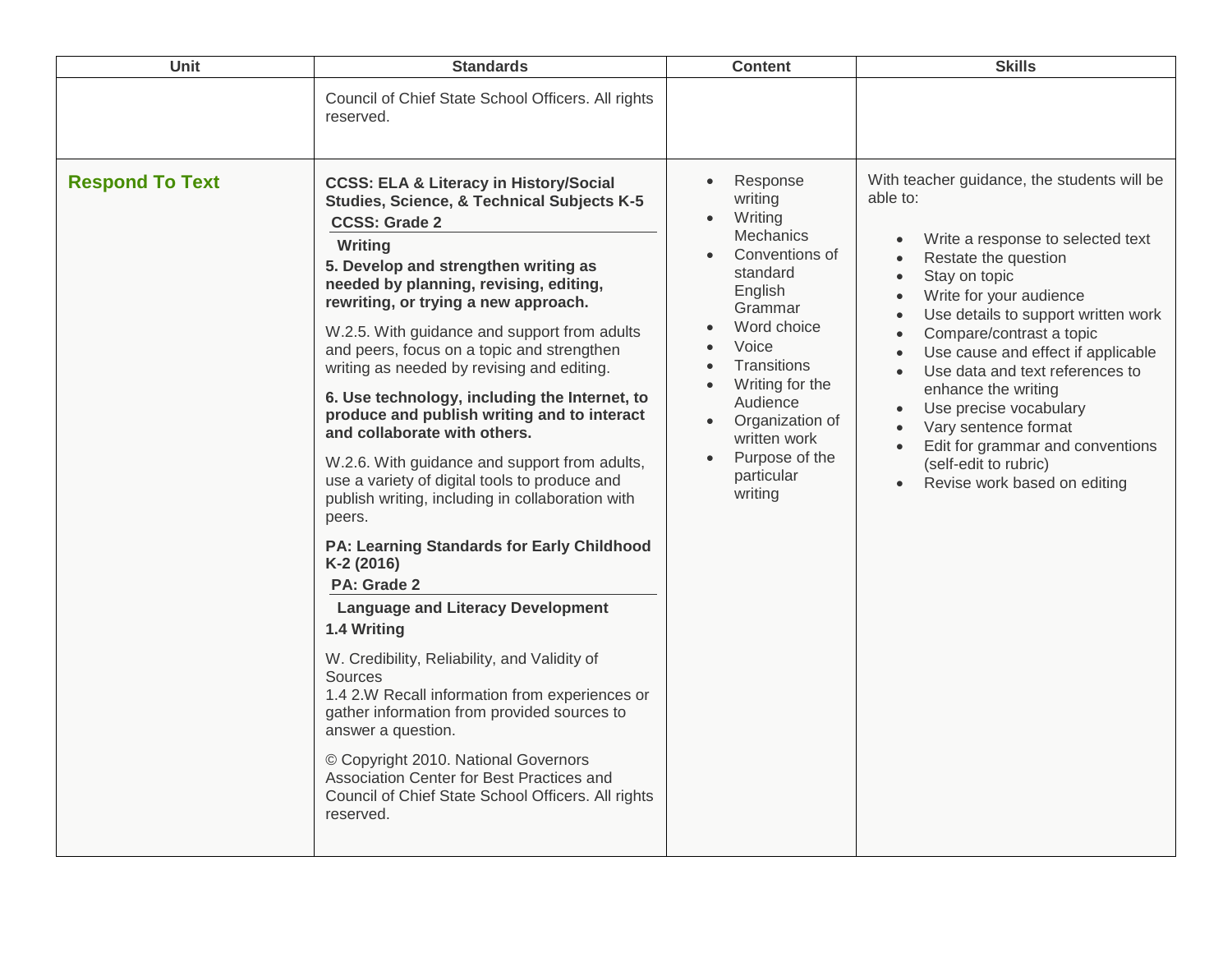| <b>Unit</b>      | <b>Standards</b>                                                                                                                                                                                                                                                                                                                                                                                                                                                                                                                                                                                                                                                                                                                                                                                                                                                                                                                                                                                                                                                                                                                                                                                                                                                                                                                                                                                                                                                                                                        | <b>Content</b>                                                                                                                                     | <b>Skills</b>                                                                                                                                                                                                                                                                                                                                                                                                                                                                              |
|------------------|-------------------------------------------------------------------------------------------------------------------------------------------------------------------------------------------------------------------------------------------------------------------------------------------------------------------------------------------------------------------------------------------------------------------------------------------------------------------------------------------------------------------------------------------------------------------------------------------------------------------------------------------------------------------------------------------------------------------------------------------------------------------------------------------------------------------------------------------------------------------------------------------------------------------------------------------------------------------------------------------------------------------------------------------------------------------------------------------------------------------------------------------------------------------------------------------------------------------------------------------------------------------------------------------------------------------------------------------------------------------------------------------------------------------------------------------------------------------------------------------------------------------------|----------------------------------------------------------------------------------------------------------------------------------------------------|--------------------------------------------------------------------------------------------------------------------------------------------------------------------------------------------------------------------------------------------------------------------------------------------------------------------------------------------------------------------------------------------------------------------------------------------------------------------------------------------|
| <b>Narrative</b> | <b>CCSS: ELA &amp; Literacy in History/Social</b><br><b>Studies, Science, &amp; Technical Subjects K-5</b><br><b>CCSS: Grade 2</b><br><b>Writing</b><br>3. Write narratives to develop real or<br>imagined experiences or events using<br>effective technique, well-chosen details, and<br>well-structured event sequences.<br>W.2.3. Write narratives in which they recount a<br>well-elaborated event or short sequence of<br>events, include details to describe actions,<br>thoughts, and feelings, use temporal words to<br>signal event order, and provide a sense of<br>closure.<br><b>Production and Distribution of Writing</b><br>4. Produce clear and coherent writing in<br>which the development, organization, and<br>style are appropriate to task, purpose, and<br>audience.<br>W.2.4. (Begins in grade 3)<br>5. Develop and strengthen writing as<br>needed by planning, revising, editing,<br>rewriting, or trying a new approach.<br>W.2.5. With guidance and support from adults<br>and peers, focus on a topic and strengthen<br>writing as needed by revising and editing.<br>6. Use technology, including the Internet, to<br>produce and publish writing and to interact<br>and collaborate with others.<br>W.2.6. With guidance and support from adults,<br>use a variety of digital tools to produce and<br>publish writing, including in collaboration with<br>peers.<br>PA: Learning Standards for Early Childhood<br>K-2 (2016)<br>PA: Grade 2<br><b>Language and Literacy Development</b> | <b>Narrative</b><br>writing<br>Writing<br>Mechanics<br>Conventions of<br>standard<br>English<br>Grammar<br>Word choice<br>Audience<br>Organization | Students will be able to:<br>Write a narrative piece<br>Keep information and ideas<br>relevant to topic<br>Write a clear introduction and<br>$\bullet$<br>conclusion<br>Write to get the attention of the<br>$\bullet$<br>audience<br>Edit for grammar and conventions<br>$\bullet$<br>Self edit and peer edit with rubric<br>$\bullet$<br>Revise work based on editing<br>$\bullet$<br>Vary sentence format<br>$\bullet$<br>Introduce and incorporate<br>$\bullet$<br>figurative language |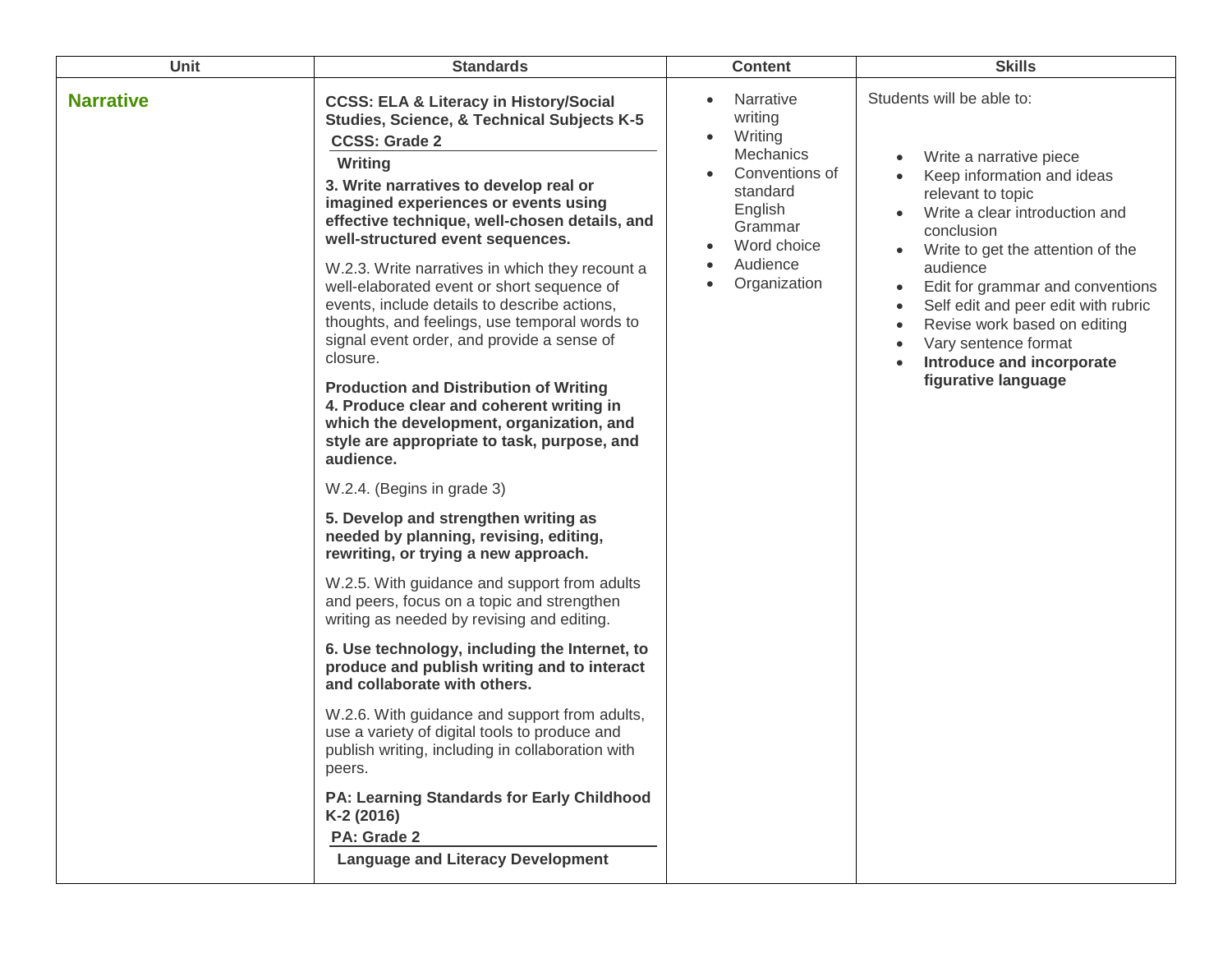| Unit                                           | <b>Standards</b>                                                                                                                                                                                     | <b>Content</b>                                                                           | <b>Skills</b>                                                                                                                              |
|------------------------------------------------|------------------------------------------------------------------------------------------------------------------------------------------------------------------------------------------------------|------------------------------------------------------------------------------------------|--------------------------------------------------------------------------------------------------------------------------------------------|
|                                                | 1.4 Writing<br>M. Narrative<br>1.4 2.M Write narratives to develop real or                                                                                                                           |                                                                                          |                                                                                                                                            |
|                                                | imagined experiences or events.<br>N. Narrative - Focus<br>1.4 2.N Establish a situation and introduce a<br>narrator and/ or characters.                                                             |                                                                                          |                                                                                                                                            |
|                                                | O. Narrative - Content<br>1.4 2.0 Include thoughts and feelings to<br>describe experiences and events to show the<br>responses of characters to situations.                                          |                                                                                          |                                                                                                                                            |
|                                                | P. Narrative - Organization<br>1.4 2.P Organize a short sequence of events,<br>using temporal words to signal event order and<br>provide some sense of closure.                                      |                                                                                          |                                                                                                                                            |
|                                                | Q. Narrative - Style<br>1.4 2.Q Choose words and phrases for effect.                                                                                                                                 |                                                                                          |                                                                                                                                            |
|                                                | R. Narrative - Conventions of Language<br>1.4 2.R Demonstrate a grade appropriate<br>command of the conventions of standard<br>English grammar, usage, capitalization,<br>punctuation, and spelling. |                                                                                          |                                                                                                                                            |
|                                                | © Copyright 2010. National Governors<br>Association Center for Best Practices and<br>Council of Chief State School Officers. All rights<br>reserved.                                                 |                                                                                          |                                                                                                                                            |
|                                                |                                                                                                                                                                                                      |                                                                                          |                                                                                                                                            |
| <b>Expository</b><br>(Informative/Explanatory) | <b>CCSS: ELA &amp; Literacy in History/Social</b><br>Studies, Science, & Technical Subjects K-5<br><b>CCSS: Grade 2</b><br>Writing                                                                   | Expository<br>writing<br>Writing<br>$\bullet$<br>Mechanics<br>Conventions of<br>standard | The students will be able to:<br>Write an informative/explanatory<br>$\bullet$<br>piece<br>Keep information and ideas<br>relevant to topic |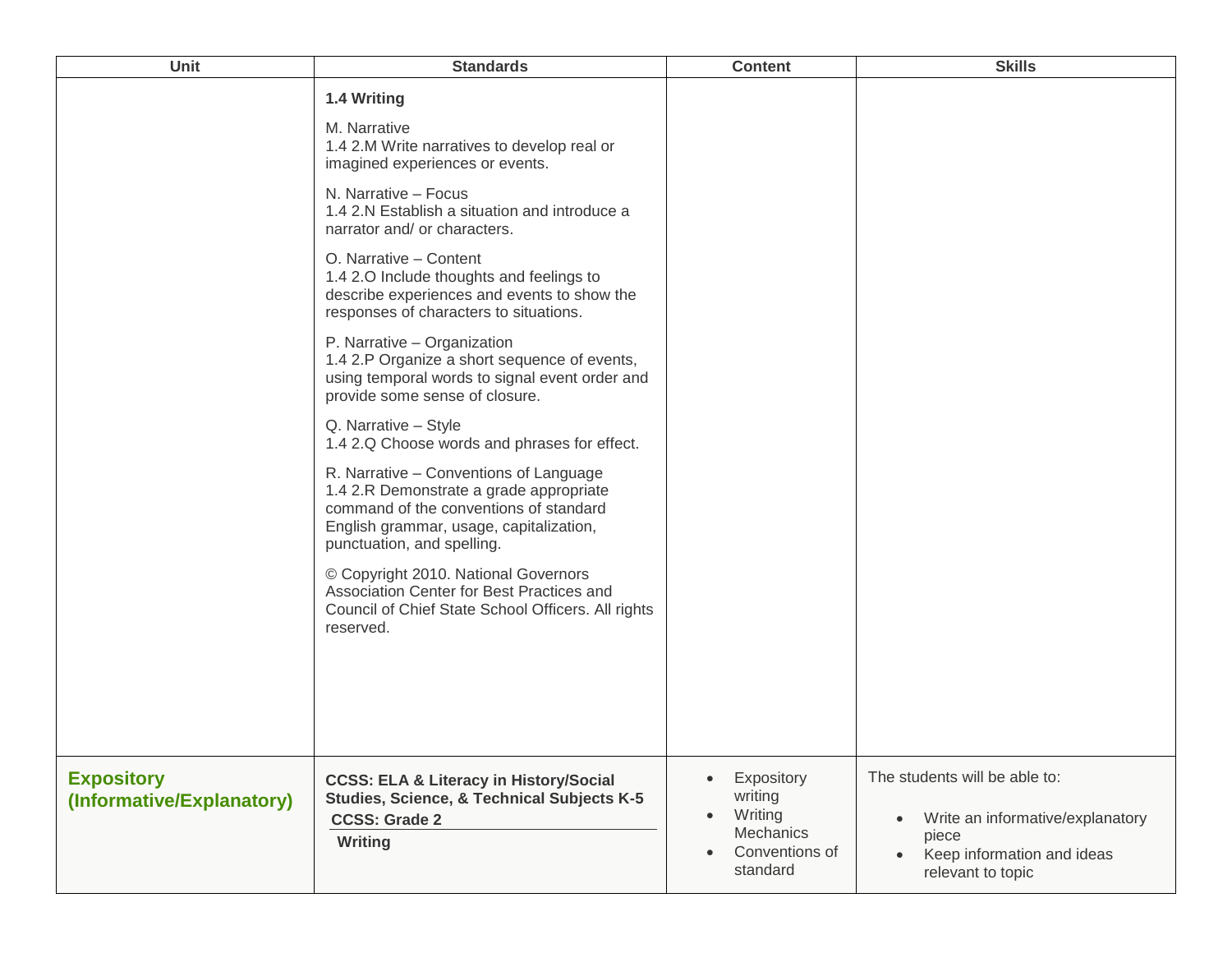| Unit | <b>Standards</b>                                                                                                                                                                                                                                                                                                                                                                                                                                                                                                                                                                                                                                                                                                                                                                                                                                                                                                                                                                                                                                                                                                                                                                                                                                                                                                                                                                                                                                          | <b>Content</b>                                                                                   | <b>Skills</b>                                                                                                                                                                                                                                                                                                                                                                                                       |
|------|-----------------------------------------------------------------------------------------------------------------------------------------------------------------------------------------------------------------------------------------------------------------------------------------------------------------------------------------------------------------------------------------------------------------------------------------------------------------------------------------------------------------------------------------------------------------------------------------------------------------------------------------------------------------------------------------------------------------------------------------------------------------------------------------------------------------------------------------------------------------------------------------------------------------------------------------------------------------------------------------------------------------------------------------------------------------------------------------------------------------------------------------------------------------------------------------------------------------------------------------------------------------------------------------------------------------------------------------------------------------------------------------------------------------------------------------------------------|--------------------------------------------------------------------------------------------------|---------------------------------------------------------------------------------------------------------------------------------------------------------------------------------------------------------------------------------------------------------------------------------------------------------------------------------------------------------------------------------------------------------------------|
|      | 2. Write informative/explanatory texts to<br>examine and convey complex ideas and<br>information clearly and accurately through<br>the effective selection, organization, and<br>analysis of content.<br>W.2.2. Write informative/explanatory texts in<br>which they introduce a topic, use facts and<br>definitions to develop points, and provide a<br>concluding statement or section.<br>5. Develop and strengthen writing as<br>needed by planning, revising, editing,<br>rewriting, or trying a new approach.<br>W.2.5. With guidance and support from adults<br>and peers, focus on a topic and strengthen<br>writing as needed by revising and editing.<br>6. Use technology, including the Internet, to<br>produce and publish writing and to interact<br>and collaborate with others.<br>W.2.6. With guidance and support from adults,<br>use a variety of digital tools to produce and<br>publish writing, including in collaboration with<br>peers.<br><b>PA: Learning Standards for Early Childhood</b><br>K-2 (2016)<br>PA: Grade 2<br><b>Language and Literacy Development</b><br>1.4 Writing<br>A. Informative/ Explanatory<br>1.4 2.A Write informative/ explanatory texts to<br>examine a topic and convey ideas and<br>information clearly<br>B. Informative/ Explanatory - Focus<br>1.4 2.B Identify and introduce the topic.<br>C. Informative/ Explanatory - Content<br>1.4 2.C Develop the topic with facts and/or<br>definitions. | English<br>Grammar<br>Word choice<br>Voice<br>Transitions<br>Audience<br>Organization<br>Purpose | Make logical transitions/order<br>Write clear introduction and<br>conclusion<br>Write to get the attention of the<br>audience<br>Edit for grammar and conventions<br>$\bullet$<br>Self-edit with a rubric<br>Peer-edit with a rubric<br>Revise work based on editing<br>Vary sentence format<br>Establish a purpose for writing<br>Draw on personal experience<br><b>Compare and contrast</b><br>Use text reference |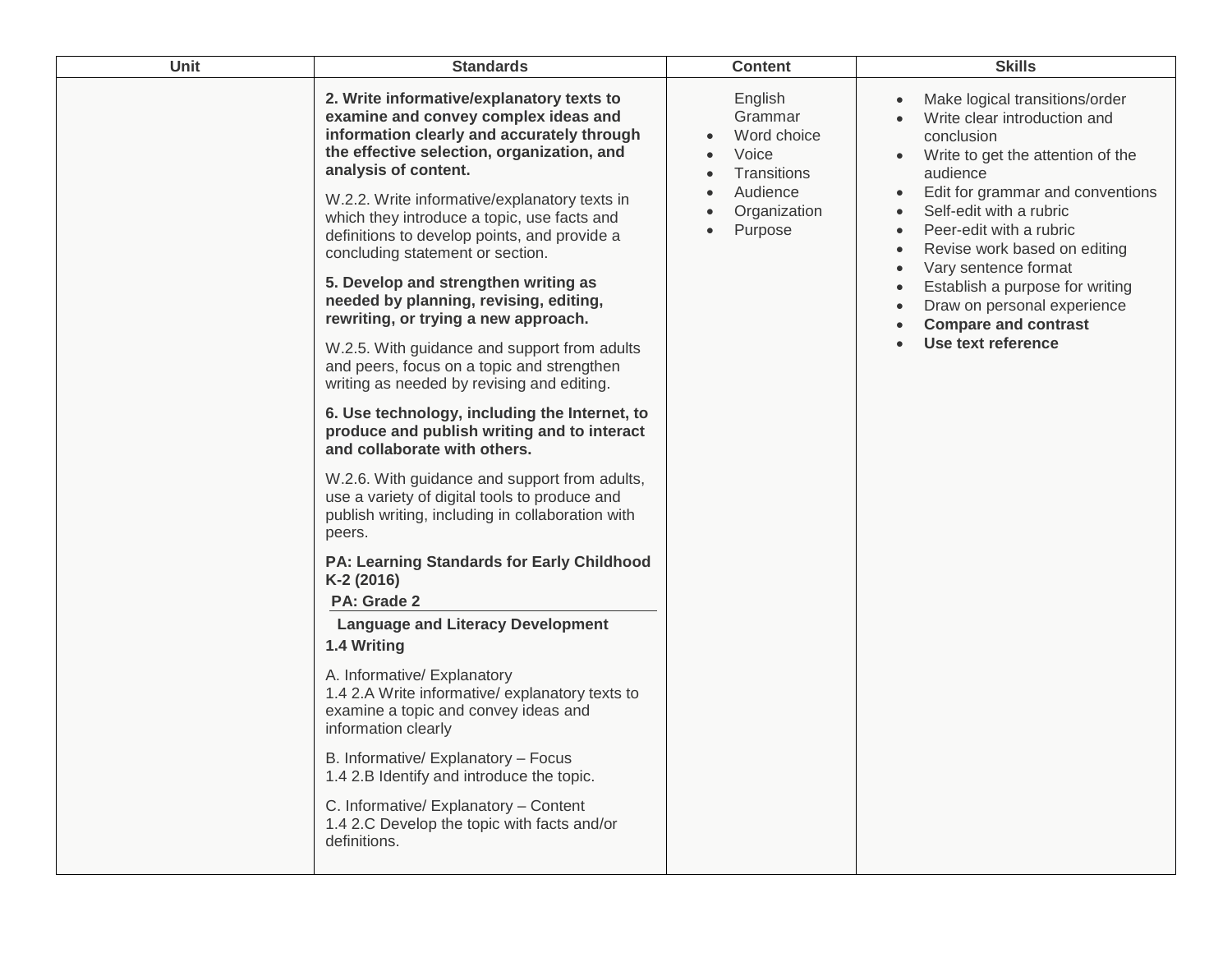| Unit                        | <b>Standards</b>                                                                                                                                                                                                                                                                                                                                                                                                                                                                                                                                                                                                                                                                                                                                                                | <b>Content</b>                                                                                                                                                                  | <b>Skills</b>                                                                                                                                                                                                                                                                                                                                                                                                                                                                                                                                                              |
|-----------------------------|---------------------------------------------------------------------------------------------------------------------------------------------------------------------------------------------------------------------------------------------------------------------------------------------------------------------------------------------------------------------------------------------------------------------------------------------------------------------------------------------------------------------------------------------------------------------------------------------------------------------------------------------------------------------------------------------------------------------------------------------------------------------------------|---------------------------------------------------------------------------------------------------------------------------------------------------------------------------------|----------------------------------------------------------------------------------------------------------------------------------------------------------------------------------------------------------------------------------------------------------------------------------------------------------------------------------------------------------------------------------------------------------------------------------------------------------------------------------------------------------------------------------------------------------------------------|
|                             | D. Informative/ Explanatory - Organization<br>1.4 2.D Group information and provide a<br>concluding statement or section.                                                                                                                                                                                                                                                                                                                                                                                                                                                                                                                                                                                                                                                       |                                                                                                                                                                                 |                                                                                                                                                                                                                                                                                                                                                                                                                                                                                                                                                                            |
|                             | E. Informative/ Explanatory - Style<br>1.4 2.E Choose words and phrases for effect.                                                                                                                                                                                                                                                                                                                                                                                                                                                                                                                                                                                                                                                                                             |                                                                                                                                                                                 |                                                                                                                                                                                                                                                                                                                                                                                                                                                                                                                                                                            |
|                             | F. Informative/ Explanatory - Conventions of<br>Language<br>1.4 2.F Demonstrate a grade appropriate<br>command of the conventions of standard<br>English grammar, usage, capitalization,<br>punctuation, and spelling                                                                                                                                                                                                                                                                                                                                                                                                                                                                                                                                                           |                                                                                                                                                                                 |                                                                                                                                                                                                                                                                                                                                                                                                                                                                                                                                                                            |
|                             | © Copyright 2010. National Governors<br>Association Center for Best Practices and<br>Council of Chief State School Officers. All rights<br>reserved.                                                                                                                                                                                                                                                                                                                                                                                                                                                                                                                                                                                                                            |                                                                                                                                                                                 |                                                                                                                                                                                                                                                                                                                                                                                                                                                                                                                                                                            |
| <b>Persuasive (Opinion)</b> | <b>CCSS: ELA &amp; Literacy in History/Social</b><br><b>Studies, Science, &amp; Technical Subjects K-5</b><br><b>CCSS: Grade 2</b><br>Writing<br><b>Text Types and Purposes</b><br>1. Write arguments to support claims in an<br>analysis of substantive topics or texts,<br>using valid reasoning and relevant and<br>sufficient evidence.<br>W.2.1. Write opinion pieces in which they<br>introduce the topic or book they are writing<br>about, state an opinion, supply reasons that<br>support the opinion, use linking words (e.g.,<br>because, and, also) to connect opinion and<br>reasons, and provide a concluding statement or<br>section.<br>5. Develop and strengthen writing as<br>needed by planning, revising, editing,<br>rewriting, or trying a new approach. | Persuasive<br>writing<br>Writing<br>Mechanics<br>Conventions of<br>standard<br>English<br>Grammar<br>Word choice<br>Voice<br>Transitions<br>Audience<br>Organization<br>Purpose | With teacher guidance, the students will be<br>able to:<br>Create a persuasive writing piece<br>Keep information and ideas<br>$\bullet$<br>relevant to topic<br>Make logical transitions/order<br>Write introduction and conclusion<br>Write to get the attention of the<br>$\bullet$<br>audience<br>Edit for grammar and conventions<br>Self-edit with a rubric<br>$\bullet$<br>Peer-edit with a rubric<br>Revise work based on editing<br>$\bullet$<br>Establish a purpose for writing<br>$\bullet$<br>Draw on personal experience<br>Support opinion with text evidence |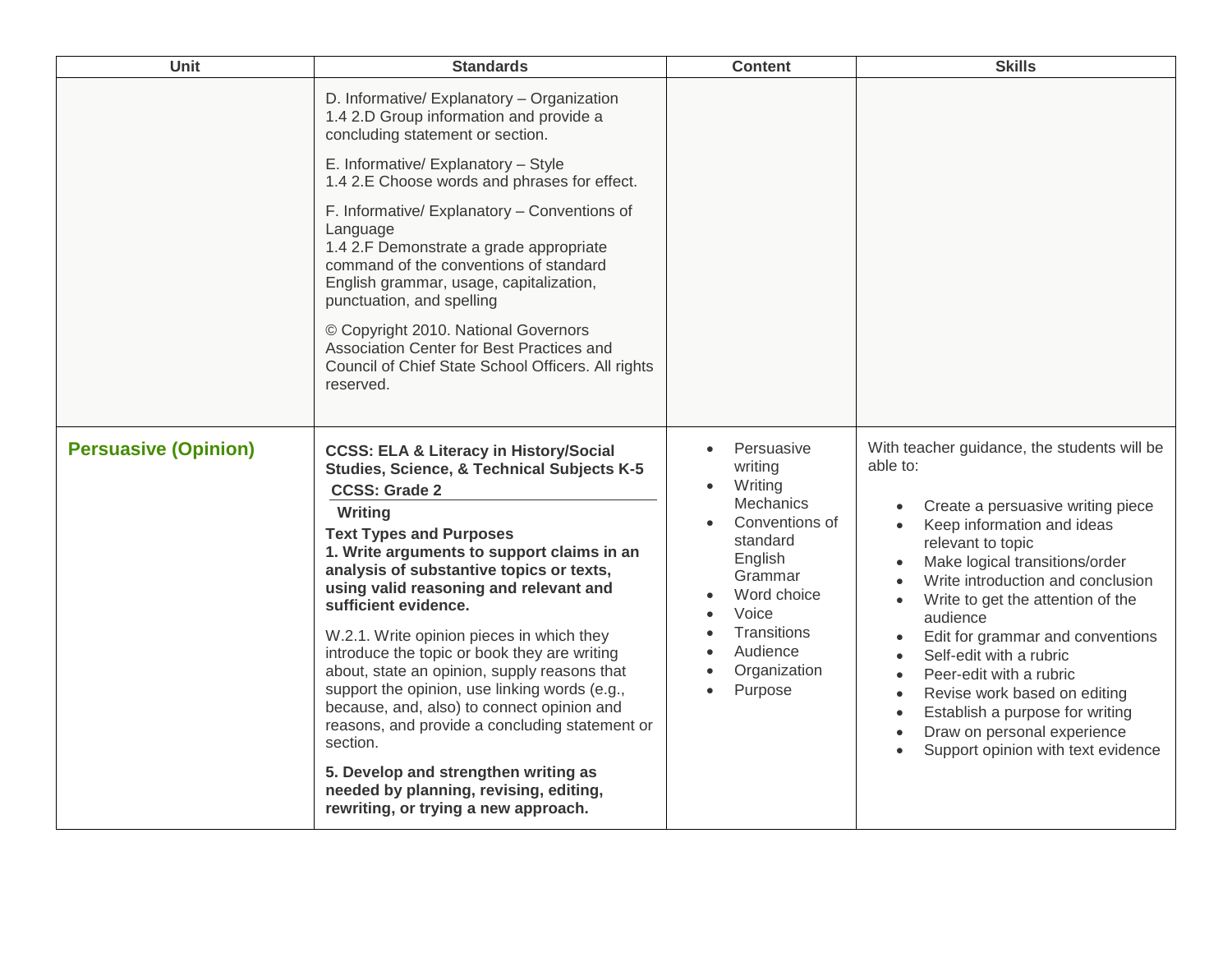| Unit | <b>Standards</b>                                                                                                                                                                                        | <b>Content</b> | <b>Skills</b> |
|------|---------------------------------------------------------------------------------------------------------------------------------------------------------------------------------------------------------|----------------|---------------|
|      | W.2.5. With guidance and support from adults<br>and peers, focus on a topic and strengthen<br>writing as needed by revising and editing.                                                                |                |               |
|      | 6. Use technology, including the Internet, to<br>produce and publish writing and to interact<br>and collaborate with others.                                                                            |                |               |
|      | W.2.6. With guidance and support from adults,<br>use a variety of digital tools to produce and<br>publish writing, including in collaboration with<br>peers.                                            |                |               |
|      | <b>Speaking and Listening</b><br>5. Make strategic use of digital media and<br>visual displays of data to express<br>information and enhance understanding of<br>presentations.                         |                |               |
|      | SL.2.5. Create audio recordings of stories or<br>poems; add drawings or other visual displays to<br>stories or recounts of experiences when<br>appropriate to clarify ideas, thoughts, and<br>feelings. |                |               |
|      | Language<br><b>Conventions of Standard English</b><br>1. Demonstrate command of the<br>conventions of standard English grammar<br>and usage when writing or speaking.                                   |                |               |
|      | L.2.1. Demonstrate command of the<br>conventions of standard English grammar and<br>usage when writing or speaking.                                                                                     |                |               |
|      | 2. Demonstrate command of the<br>conventions of standard English<br>capitalization, punctuation, and spelling<br>when writing.                                                                          |                |               |
|      | L.2.2. Demonstrate command of the<br>conventions of standard English capitalization,<br>punctuation, and spelling when writing.                                                                         |                |               |
|      | <b>PA: Learning Standards for Early Childhood</b><br>K-2 (2016)                                                                                                                                         |                |               |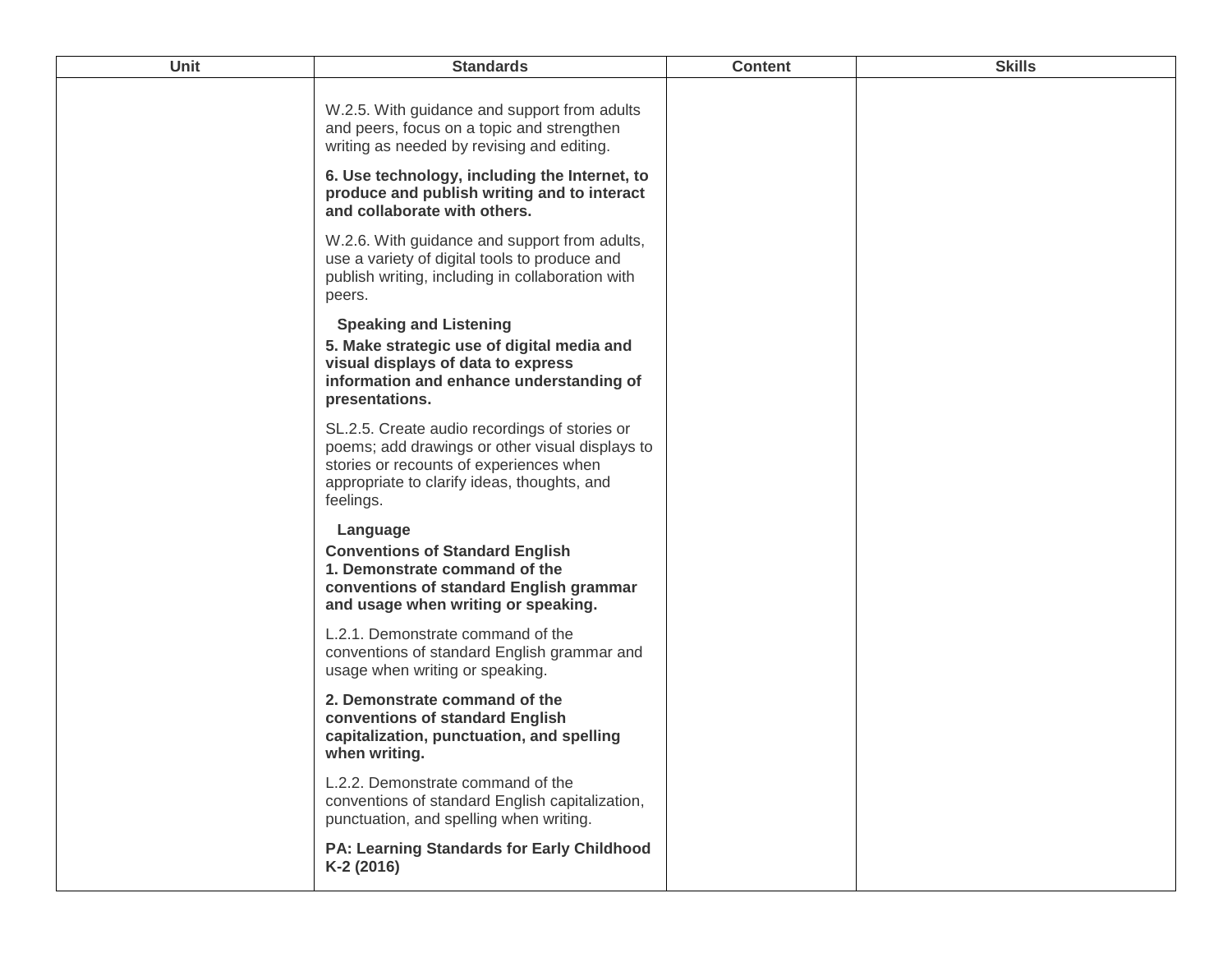| Unit            | <b>Standards</b>                                                                                                                                                                                                                                                                                                                                       | <b>Content</b>                                                                                                                                            | <b>Skills</b>                                                                                                                                                                                                                                                                                                                   |
|-----------------|--------------------------------------------------------------------------------------------------------------------------------------------------------------------------------------------------------------------------------------------------------------------------------------------------------------------------------------------------------|-----------------------------------------------------------------------------------------------------------------------------------------------------------|---------------------------------------------------------------------------------------------------------------------------------------------------------------------------------------------------------------------------------------------------------------------------------------------------------------------------------|
|                 | <b>PA: Grade K</b><br><b>Language and Literacy Development</b><br>1.4 Writing                                                                                                                                                                                                                                                                          |                                                                                                                                                           |                                                                                                                                                                                                                                                                                                                                 |
|                 | G. Opinion/Argumentative<br>1.4 K.G Use a combination of drawing,<br>dictating, and writing to compose opinion<br>pieces on familiar topics.                                                                                                                                                                                                           |                                                                                                                                                           |                                                                                                                                                                                                                                                                                                                                 |
|                 | H. Opinion/Argumentative-Focus<br>1.4 K.H Form an opinion by choosing between<br>two given topics.                                                                                                                                                                                                                                                     |                                                                                                                                                           |                                                                                                                                                                                                                                                                                                                                 |
|                 | I. Opinion/Argumentative-Content<br>1.4 K.I Support the opinion with reasons.                                                                                                                                                                                                                                                                          |                                                                                                                                                           |                                                                                                                                                                                                                                                                                                                                 |
|                 | J. Opinion/Argumentative-Orientation<br>1.4 K.J Make logical connections between<br>drawing and writing.                                                                                                                                                                                                                                               |                                                                                                                                                           |                                                                                                                                                                                                                                                                                                                                 |
|                 | L. Opinion/Argumentative-Conventions of<br>Language<br>1.4 K.L Demonstrate a grade appropriate<br>command of the conventions of standard<br>English grammar, usage, capitalization,<br>punctuation, and spelling.                                                                                                                                      |                                                                                                                                                           |                                                                                                                                                                                                                                                                                                                                 |
|                 | © Copyright 2010. National Governors<br>Association Center for Best Practices and<br>Council of Chief State School Officers. All rights<br>reserved.                                                                                                                                                                                                   |                                                                                                                                                           |                                                                                                                                                                                                                                                                                                                                 |
| <b>Research</b> | <b>CCSS: ELA &amp; Literacy in History/Social</b><br><b>Studies, Science, &amp; Technical Subjects K-5</b><br><b>CCSS: Grade 2</b><br>Writing<br>2. Write informative/explanatory texts to<br>examine and convey complex ideas and<br>information clearly and accurately through<br>the effective selection, organization, and<br>analysis of content. | Research<br>writing<br>Writing<br>Mechanics<br>Conventions of<br>standard<br>English<br>Grammar<br>Word choice<br>Transitions<br>Audience<br>Organization | With teacher guidance, students will be<br>able to:<br>Gather information from grade<br>level appropriate resources<br>Establish a purpose for writing<br>$\bullet$<br>Participate in a research writing<br>$\bullet$<br>project<br>Use a graphic organizer<br>$\bullet$<br>Use time order words if<br>$\bullet$<br>appropriate |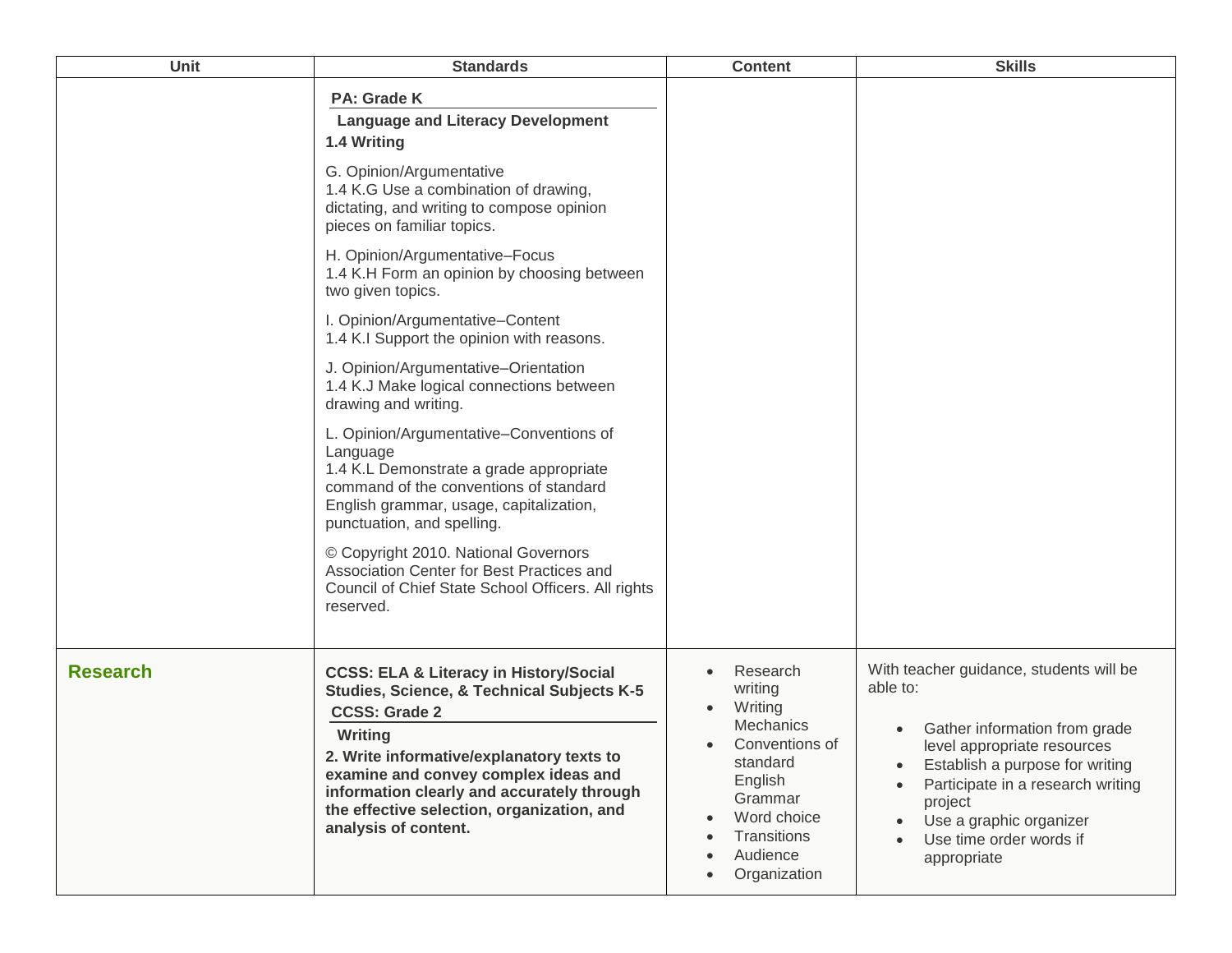| Unit | <b>Standards</b>                                                                                                                                                                                                    | <b>Content</b> | <b>Skills</b>                                                                         |
|------|---------------------------------------------------------------------------------------------------------------------------------------------------------------------------------------------------------------------|----------------|---------------------------------------------------------------------------------------|
|      | W.2.2. Write informative/explanatory texts in<br>which they introduce a topic, use facts and<br>definitions to develop points, and provide a<br>concluding statement or section.                                    | Purpose        | Include a topic sentence and<br>conclusion<br>Edit for grammar and usage<br>$\bullet$ |
|      | 5. Develop and strengthen writing as<br>needed by planning, revising, editing,<br>rewriting, or trying a new approach.                                                                                              |                |                                                                                       |
|      | W.2.5. With guidance and support from adults<br>and peers, focus on a topic and strengthen<br>writing as needed by revising and editing.                                                                            |                |                                                                                       |
|      | 6. Use technology, including the Internet, to<br>produce and publish writing and to interact<br>and collaborate with others.                                                                                        |                |                                                                                       |
|      | W.2.6. With guidance and support from adults,<br>use a variety of digital tools to produce and<br>publish writing, including in collaboration with<br>peers.                                                        |                |                                                                                       |
|      | <b>Research to Build and Present Knowledge</b><br>7. Conduct short as well as more sustained<br>research projects based on focused<br>questions, demonstrating understanding of<br>the subject under investigation. |                |                                                                                       |
|      | W.2.7. Participate in shared research and<br>writing projects (e.g., read a number of books<br>on a single topic to produce a report; record<br>science observations).                                              |                |                                                                                       |
|      | 8. Gather relevant information from multiple<br>print and digital sources, assess the<br>credibility and accuracy of each source, and<br>integrate the information while avoiding<br>plagiarism.                    |                |                                                                                       |
|      | W.2.8. Recall information from experiences or<br>gather information from provided sources to<br>answer a question.                                                                                                  |                |                                                                                       |
|      | <b>PA: Learning Standards for Early Childhood</b><br>K-2 (2016)<br>PA: Grade 2                                                                                                                                      |                |                                                                                       |
|      |                                                                                                                                                                                                                     |                |                                                                                       |